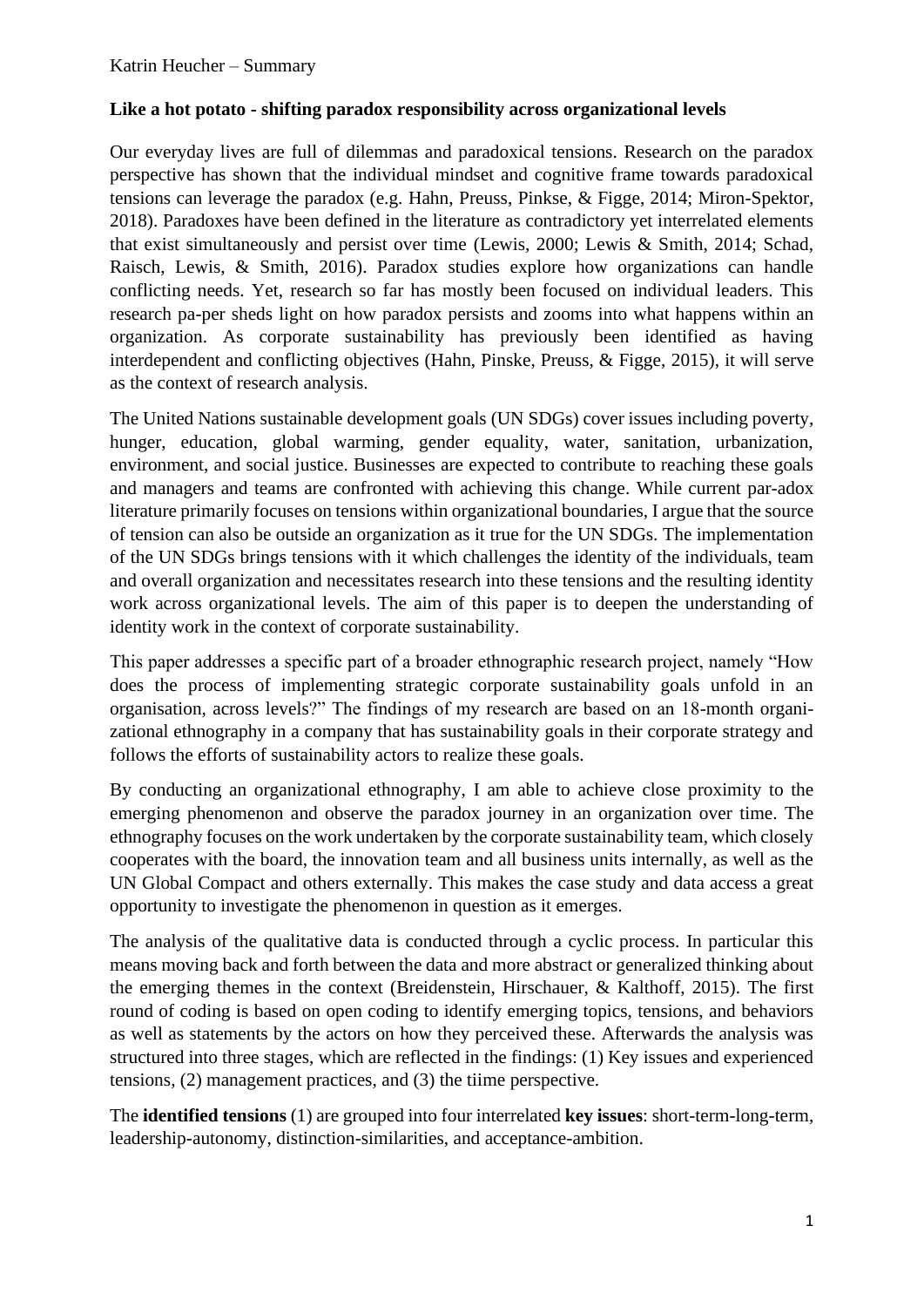| Pole A                                                                       | Pole B                                               |
|------------------------------------------------------------------------------|------------------------------------------------------|
| Short-term                                                                   | Long-term                                            |
| Day-to-day tasks                                                             | Visionary and conceptual work                        |
| Quick action, efficiency                                                     | Deep thought, analysis                               |
| Leadership                                                                   | Autonomy                                             |
| Involve formal groups                                                        | Involve informal groups                              |
| Reaching the whole organization                                              | Having top management support                        |
| <b>Distinction</b><br>Environmental goals<br>Life Cycle Assessment expertise | <b>Similarities</b><br>Social goals<br>SDG expertise |
| Acceptance                                                                   | <b>Ambition</b>                                      |
| External acceptance (risk of SDG-washing)                                    | Ambitious holistic SDG-approach                      |

## **Like a hot potato - shifting paradox responsibility across organizational levels**

**Management practices** (2) in reaction to the different tensions vary. In this paper the focus is

on the differences between multiple levels. As we see in the quotes on emerging tensions, individual actors struggle with the concept of sustainability and the SDGs as an overarching framework as it stands in interrelation and contrast to current business success. For this rea-son, individual actors continously request team meetings and escalation of tensions in the hope of finding guidance by other team members and leadership.

At the team level, a strong focus on distinctions and similarities evolves, whereof the distinctions are emphasized in times of crisis. The tension becomes salient. This becomes evi-dent from the focus on the different expertises that are present in the team. The behaviour in reaction to this tension again leads to escalation "up the hierarchy". When this fails, a lateral approach is taken and a meeting between two senior team members is arranged to bridge the expertise.

When the escalation to the leadership and finally to the board takes place, the tension areas are presented as "solved" using the approach of providing solutions and not problems to sen-ior leadership. However, through this approach, the board agrees with the approach and em-braces the overarching strategic paradox and argue for the value of ambidexterity.

The **time perspective** (3) offers insights into how the tensions evolve over time and how the responsibility for managing the paradox is shifted across organzational levels. Both the growth of a team as well as human resource scarcity intensify tensions, make them salient and lead to a lack of alignment and either a request for action or pro-active action. The integration of tensions and alignment before presenting to the board lead the board to be unable to perceive the tensions at the individual and team level. Thus, leading the responsi-bility to manage paradox to "drop back down" into the individual and team level.

This organizational ethnography focused on the emerging tensions that occur in a setting with an overarching strategic paradox linked to company-external goals. This reveals five areas within which actors are confronted with tensions. Management practices in response to these tensions have been briefly discussed and require further research. The time perspec-tive through the process view enable us to understand in more depth how the responsbility to manage paradox is shifted across organizational levels – like a hot potato. Further it if found that the perception of intensity of the paradox is influenced significantly by the position in the hierarchy due to the different management practices.